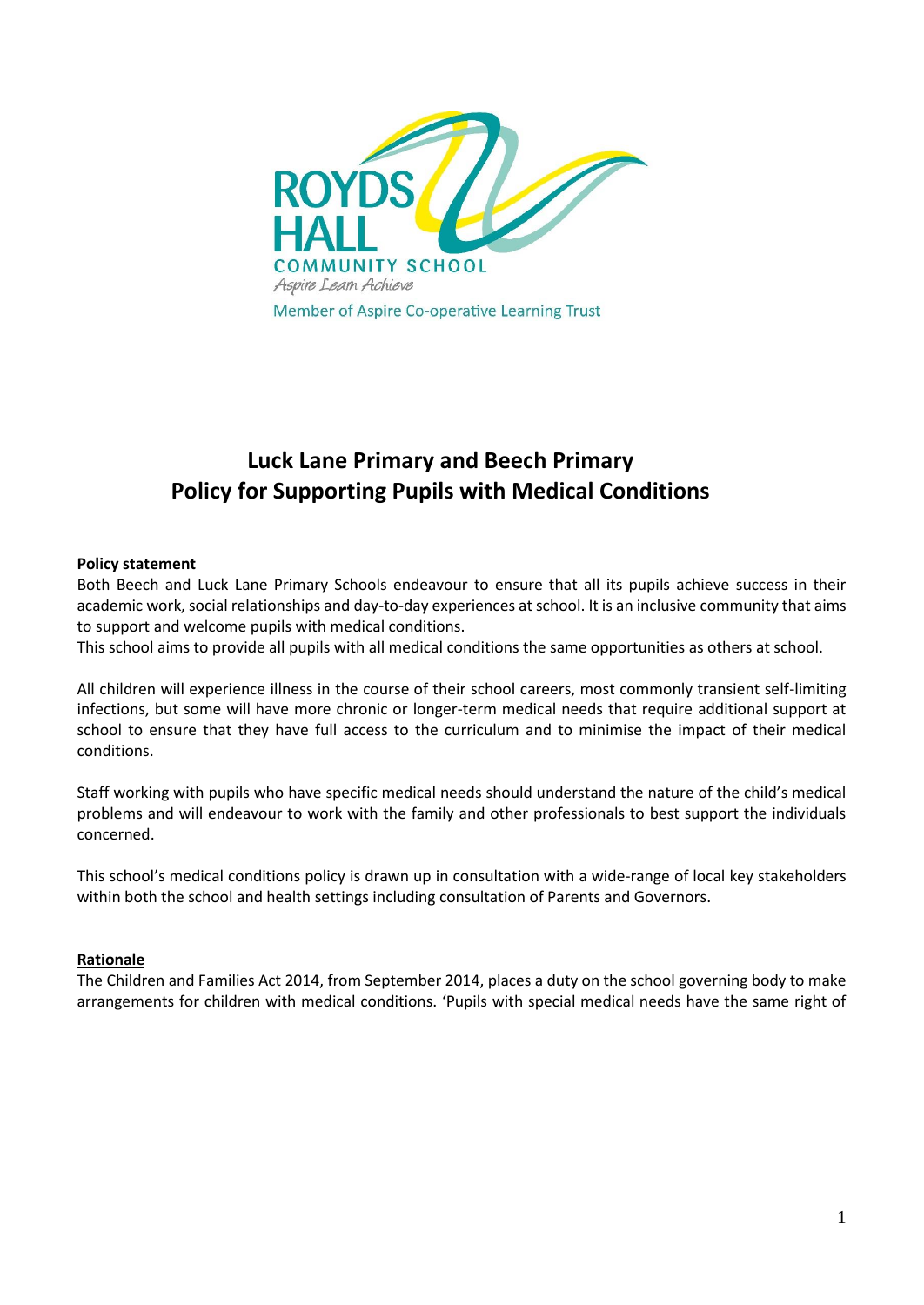admission to school as other children and should have full access to education, including school trips and physical education.'

At Beech and Luck Lane Primary Schools we believe that parents and guardians have prime responsibility for their child's health and should provide the school with information about their child's medical condition.

i. We will endeavour to support these children with the management of such medical conditions during school hours.

ii. Pupils at school with medical conditions should be properly supported so that they have full access to education, including school trips and physical education.

iii. Governing bodies **must** ensure that arrangements are in place in schools to support pupils at school with medical conditions.

iv. Governing bodies should ensure that school leaders consult health and social care professionals, pupils and parents to ensure that the needs of children with medical conditions are effectively supported.

## **Aims**

The school aims to:

- assist parents in providing medical care for their children;
- educate staff and children in respect of special medical needs;
- arrange training for volunteer staff to support individual pupils;
- liaise as necessary with medical services in support of the individual pupil;
- ensure access to full education if possible considering each child's needs individually;
- effectively support pupils after absences due to frequent appointments or long-term absences;
- Monitor and keep appropriate records.

## **Expectations**

It is expected that:

- parents will be encouraged to co-operate in training children to self-administer medication if this is practicable and that members of staff will only be asked to be involved if there is no alternative;
- parents will have confidence in the support provided by school;
- There is a commitment that all relevant staff will be made aware of the child's condition;
- Procedures to be followed to support a pupil's medical condition should be clearly set out in the child's health care plan;
- Cover arrangements are in place in case of staff absence or staff turnover to ensure someone is always available to support the child;
- School seeks advice from healthcare professionals as well as listening to parents and the child;
- Individual health care plans will be reviewed annually or earlier if the child's needs change;
- No child should be put at risk.

#### **Responsibilities**

- The Governing Body is responsible for ensuring this policy is implemented.
- The Headteacher has overall responsibility for the management of medication in school.
- The Headteacher is responsible for ensuring that sufficient staff are suitably trained.
- The Headteacher should ensure all staff are insured to support children with medical conditions.
- The School Nurse is responsible for developing individual health care plans with the SENCo.
- The SENCo is responsible for ensuring adequate transition arrangements are in place and relevant information is exchanged.
- Class TAs would brief supply teachers.
- The SENCO (Dependent upon need) alongside the Class teachers and Teaching Assistants will monitor individual healthcare plans.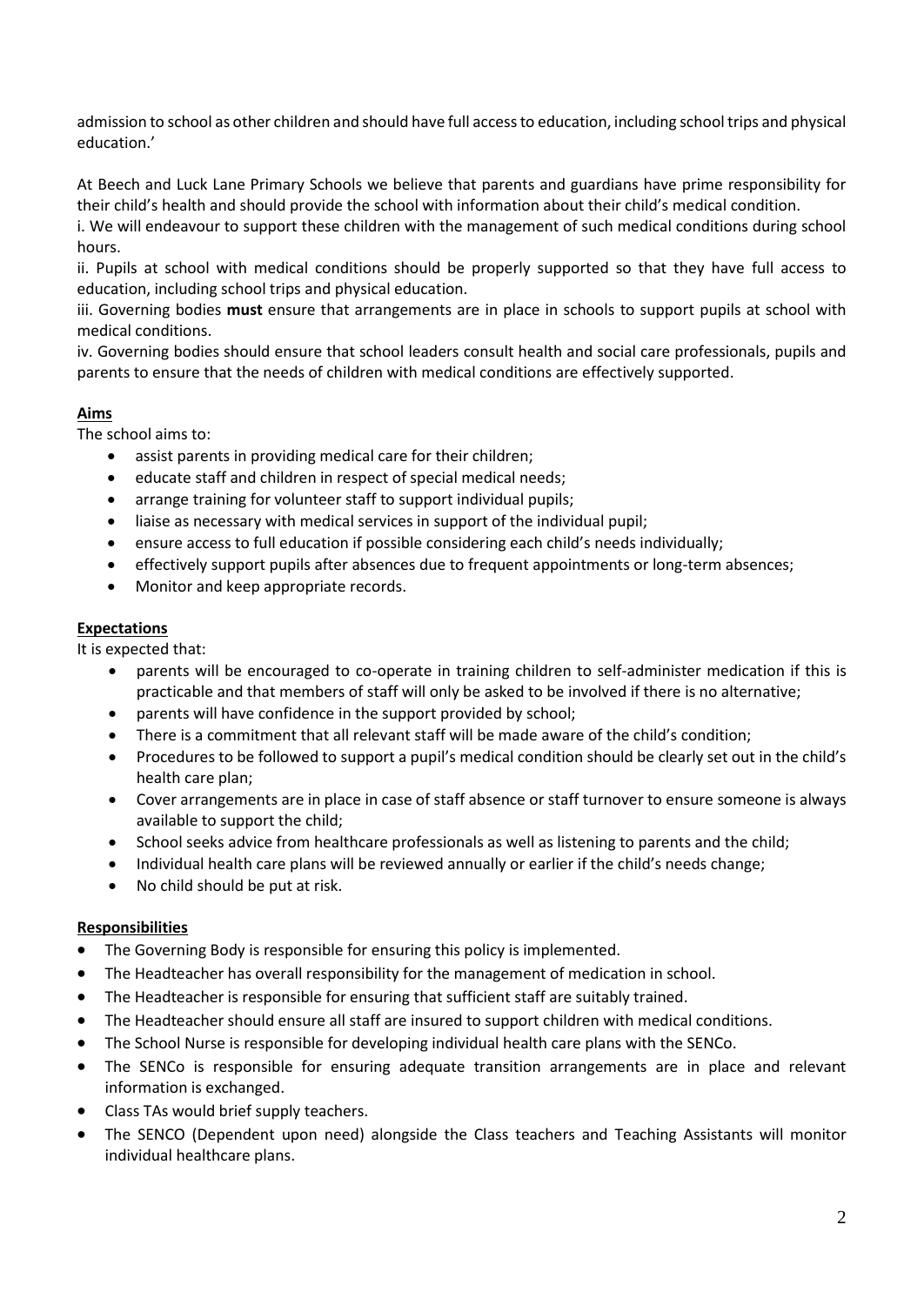- Where staff administer medicines this is done so voluntarily (e.g. insulin.) There is no legal requirement that staff should administer or supervise the administration of medicines. However, where they have agreed to do so, they must ensure this responsibility is upheld or notify the headteacher.
- The school nurse is responsible for notifying the school when a child has been identified as having a medical condition which will require support in school.
- Specialist local health teams may be able to provide support in schools for children with particular conditions (eg asthma, diabetes)
- Pupils with medical conditions will often be best placed to provide information about how their condition affects them. They should be fully involved in discussions about their medical support needs.
- Parents should provide the school with sufficient and up-to-date information about their child's medical needs.
- Local authorities should provide support, advice and guidance, including suitable training for school staff, to ensure that the support specified within individual healthcare plans can be delivered effectively.
- Health services can provide valuable support, information, advice and guidance to schools, and their staff, to support children with medical conditions at school.

## **Medication to be administered**

- Medicines should only be administered at school when it would be detrimental to a child's health or school attendance not to do so.
- No child under 16 should be given prescription or non-prescription medicines without their parent's written consent.
- A child under 16 should never be given medicine containing aspirin unless prescribed by a doctor. Medication, e.g. for pain relief, should never be administered without first checking maximum dosages and when the previous dose was taken. From September 2018 Beech Primary and Luck Lane Primary schools will not administer over the counter medicines, only those that are prescribed.
- Where clinically possible, medicines should be prescribed in dose frequencies which enable them to be taken outside school hours. We encourage parents whose child is taking medication three times a day (or 'tds') to give it before school, after school and at bedtime. If a doctor has specified that a one of the doses be given at lunch time, school staff can administer this with the written consent of parents. *In this case, school's 'Administration of Medication' form must be completed, filed in the appropriate folder in the office and destroyed when the child is taken off roll.*
- All medicines will be kept in the school office/medical room, in the original packaging which should be clearly labelled with the child's name, another identifier such as date of birth and instructions for usage. This is kept in a labelled box in the office and stored in the refrigerator medicine box if required (which is a suitable airtight labelled container.)
- Schools should only accept prescribed medicines that are in-date, labelled, provided in the original container as dispensed by a pharmacist and include instructions for administration, dosage and storage. The exception to this is insulin which must still be in date, but will generally be available to schools inside an insulin pen or a pump, rather than in its original container.
- School stores drugs that have been prescribed for a pupil in the medical room/school office. Inhalers can be located in each classroom. Controlled drugs should be easily accessible in an emergency and stored securely in the school office/medical room. A record should be kept of any doses used and the amount of the controlled drug held in school.
- School staff may administer a controlled drug to the child for whom it has been prescribed. Staff administering medicines should do so in accordance with the prescriber's instructions. Schools should keep a record of all medicines administered to individual children, stating what, how and how much was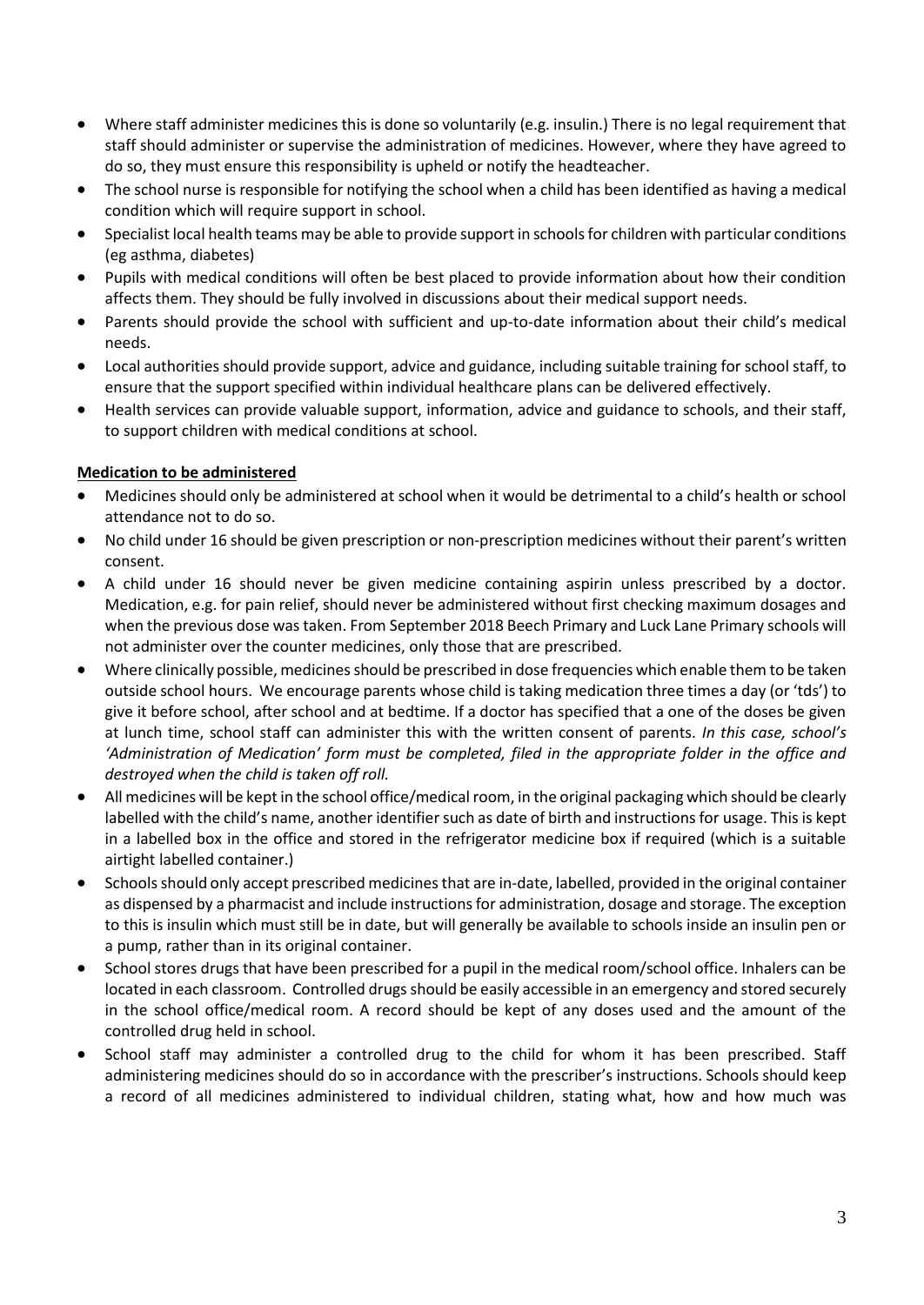administered, when and by whom. Any side effects of the medication to be administered at school should be noted.

 When no longer required, medicines should be returned to the parent to arrange for safe disposal. Sharps boxes should always be used for the disposal of needles and other sharp objects.

## **Storage of Medicines.**

- All medicines should be stored safely. Children should know where their medicines are at all times and be able to access them. Where relevant, they should know who holds the key to the storage facility. Medicines and devices such as asthma inhalers, blood glucose testing meters and adrenaline pens should be always readily available to children and not locked away. This is particularly important to consider when outside of school premises such as on school visits.
- Dates of medication should be checked. Parents are responsible for replacing out of date medication. Reminders may be required.
- All asthma preparations, equipment and a copy of the Administration form are to be kept in the classroom readily available to the asthma sufferer and staff concerned at all times.
- Medicines which need to be kept in a refrigerator are kept in the office. They should be in a sealed container clearly labelled.
- Medication for the emergency treatment of e.g. anaphylactic shock, is kept in the office and securely in the child's classroom, if required. They should be in a sealed container clearly labelled.
- For regular medication, there is to be one dated sheet, split into days to be signed each time / day medication has been administered, to avoid duplication.
- For specific conditions, basic emergency details and a photograph of the child to be available in the classroom, medical room, office and kitchen area.

## **Records**

- Records will be kept of all children receiving medication. Parents will complete school's 'Administration of Medication' form which gives written instructions on administration and also gives school permission to administer the medication. Long term medication will be administered as instructed by either the parents or school nurse/G.P/ Consultant. This will be kept with the Health Care Plan in the medical room. (A copy is kept in the office and scanned into SIMS for teacher access.)
- Records will also be kept of any child being given medication which is additional to their usual medication. This must be prescribed medication by a Doctor.
- A list will be kept in the school office of children receiving medication and dosage. This will be at the front of the ring binder containing 'Administration of Medication' Forms.

## **Individual Health Care Plans**

Individual healthcare plans can help to ensure that school effectively support pupils with medical conditions. They provide clarity about what needs to be done, when and by whom. They will often be essential, such as in cases where conditions fluctuate or where there is a high risk that emergency intervention will be needed, and are likely to be helpful in the majority of other cases, especially where medical conditions are long-term and complex. However, not all children will require one. The school, healthcare professional and parent should agree, based on evidence, when a healthcare plan would be inappropriate or disproportionate. If consensus cannot be reached, the headteacher is best placed to take a final view. A flow chart for identifying and agreeing the support a child needs and developing an individual healthcare plan is provided at App.1.

The format of individual healthcare plans may vary to enable school to choose whichever is the most effective for the specific needs of each pupil. They should be easily accessible to all who need to refer to them, while preserving confidentiality. Plans should capture the key information and actions that are required to support the child effectively. The level of detail within plans will depend on the complexity of the child's condition and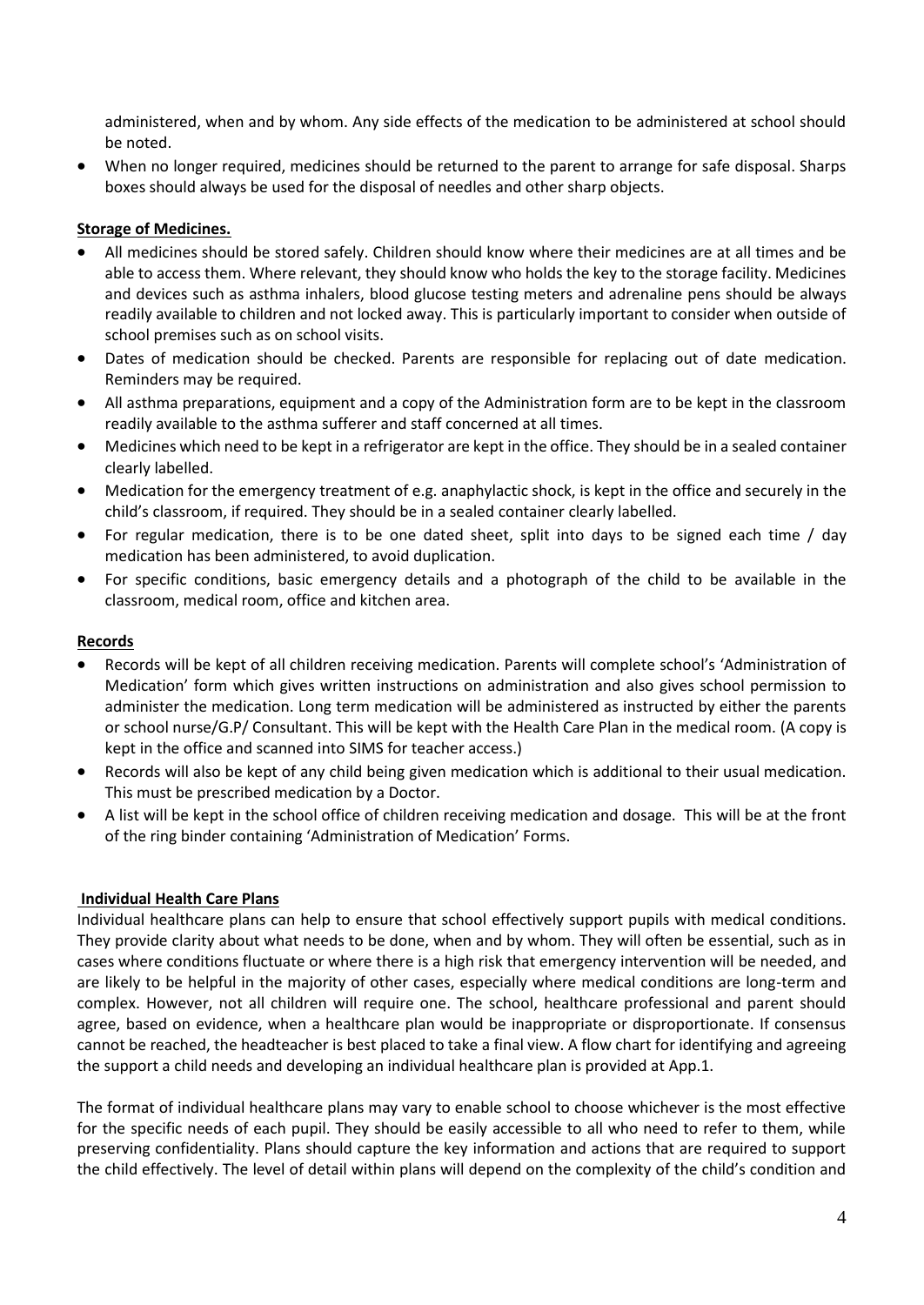the degree of support needed. This is important because different children with the same health condition may require very different support. Where a child has SEND but does not have an EHC plan, any relevant special educational needs should be mentioned in their individual healthcare plan.

Individual health care plans, (and their review), may be initiated, in consultation with the parent, by a member of school staff or a healthcare professional involved in providing care to the child. Plans should be drawn up in partnership between the school, parents and a relevant healthcare professional, eg school, specialist or children's community nurse, who can best advise on the particular needs of the child. Pupils should also be involved whenever appropriate.

The aim should be to capture the steps which a school should take to help the child manage their condition and overcome any potential barriers to getting the most from their education. Partners should agree who will take the lead in writing the plan, but responsibility for ensuring it is finalised and implemented rests with the school. See App. 2 regards the contents of healthcare plan.

## **Staff training and support**

**Any member of school staff providing support to a pupil with medical needs should have received suitable training.** This should have been identified during the development or review of individual healthcare plans. Some staff may already have some knowledge of the specific support needed by a child with a medical condition and so extensive training may not be required. Staff who provide support to pupils with medical conditions should be included in meetings where this is discussed.

The relevant healthcare professional should normally lead on identifying and agreeing with the school, the type and level of training required, and how this can be obtained. Schools may choose to arrange training themselves and should ensure this remains up-to-date.

Training should be sufficient to ensure that staff are competent and have confidence in their ability to support pupils with medical conditions, and to fulfil the requirements as set out in individual healthcare plans.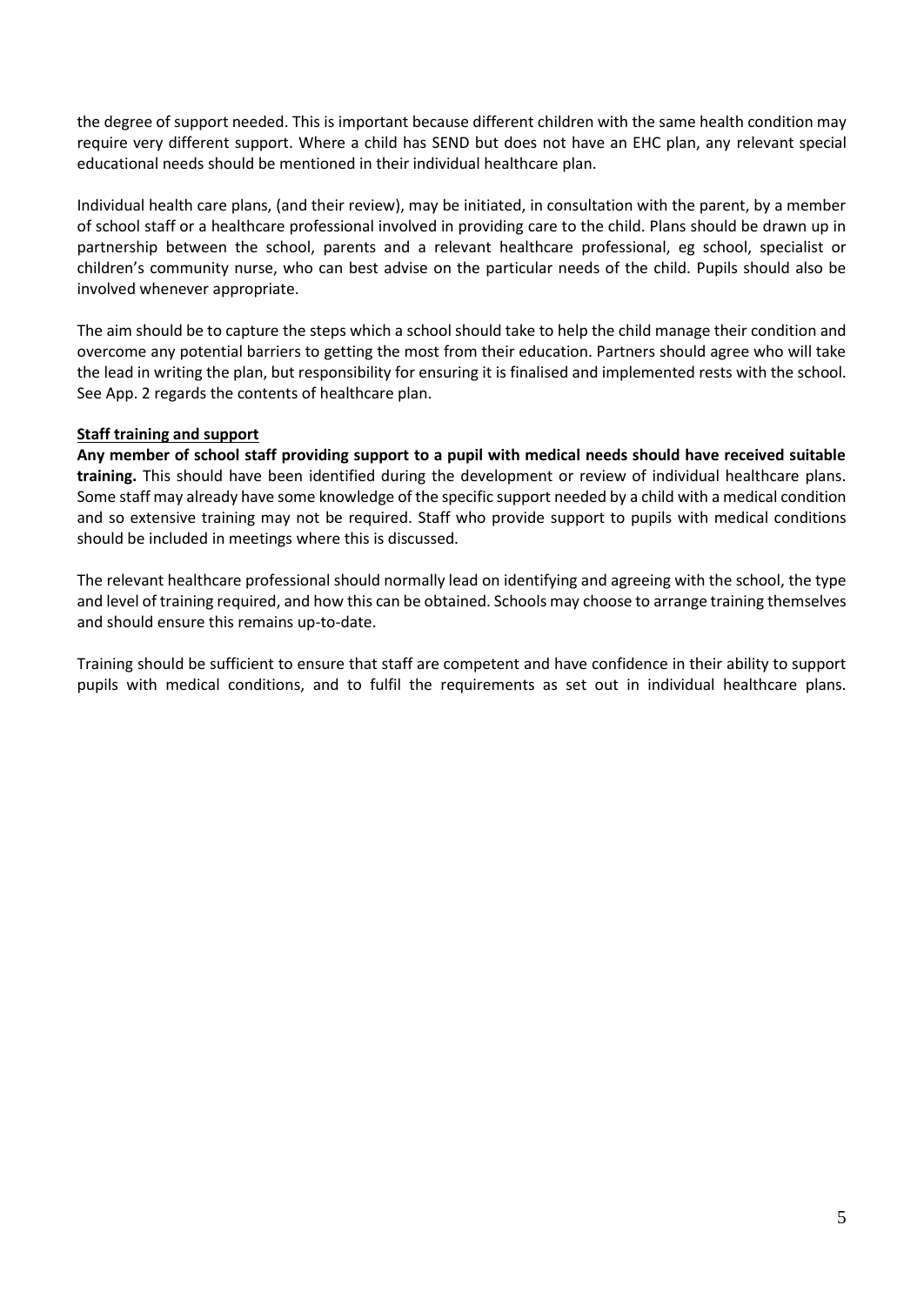They will need an understanding of the specific medical conditions they are being asked to deal with, their implications and preventative measures.

## **Staff must not give prescription medicines or undertake health care procedures without appropriate training (updated to reflect any individual healthcare plans).**

A first-aid certificate does not constitute appropriate training in supporting children with medical conditions. Whole school staff training should be arranged for some conditions such as anaphylaxis, diabetes, asthma and should be included in induction for new staff.

## **Children administering their own medication**

After discussion with parents, children who are competent should be encouraged to take responsibility for managing their own medicines and procedures. This should be reflected within individual healthcare plans.

Where appropriate, children should be allowed to carry their own medicines and relevant devices or should be able to access their medicines for self-medication quickly and easily. Children who can take their medicines themselves or manage procedures may require an appropriate level of supervision.

## **School Visits**

School will consider what reasonable adjustments we might make to enable children with medical needs to participate fully and safely on visits. There will be a risk assessment so that planning arrangements take account of any steps needed to ensure that pupils with medical conditions are included.

- Adequate supplies of medication (and instructions) for children with long term conditions should be taken. This includes inhalers. All staff on the visit should be aware of children requiring medication. This must be communicated by the visit leader to all adults accompanying the visit.
- A list of emergency contact numbers should be taken, or contact details are available in the office.
- If there is a particular concern, an additional adult should accompany the visit in order to look after the child. This could be the parent.

#### **Emergency Procedures**

Health Care Plans should give guidance for an emergency. Where an ambulance is needed, 999 should be called and parents informed immediately. Staff should stay with the child until the parent arrives, or accompany a child taken to hospital by ambulance.

Sudden cardiac arrest is when the heart stops beating and can happen to people at any age and without warning. When it does happen, quick action (in the form of early CPR and defibrillation) can help save lives.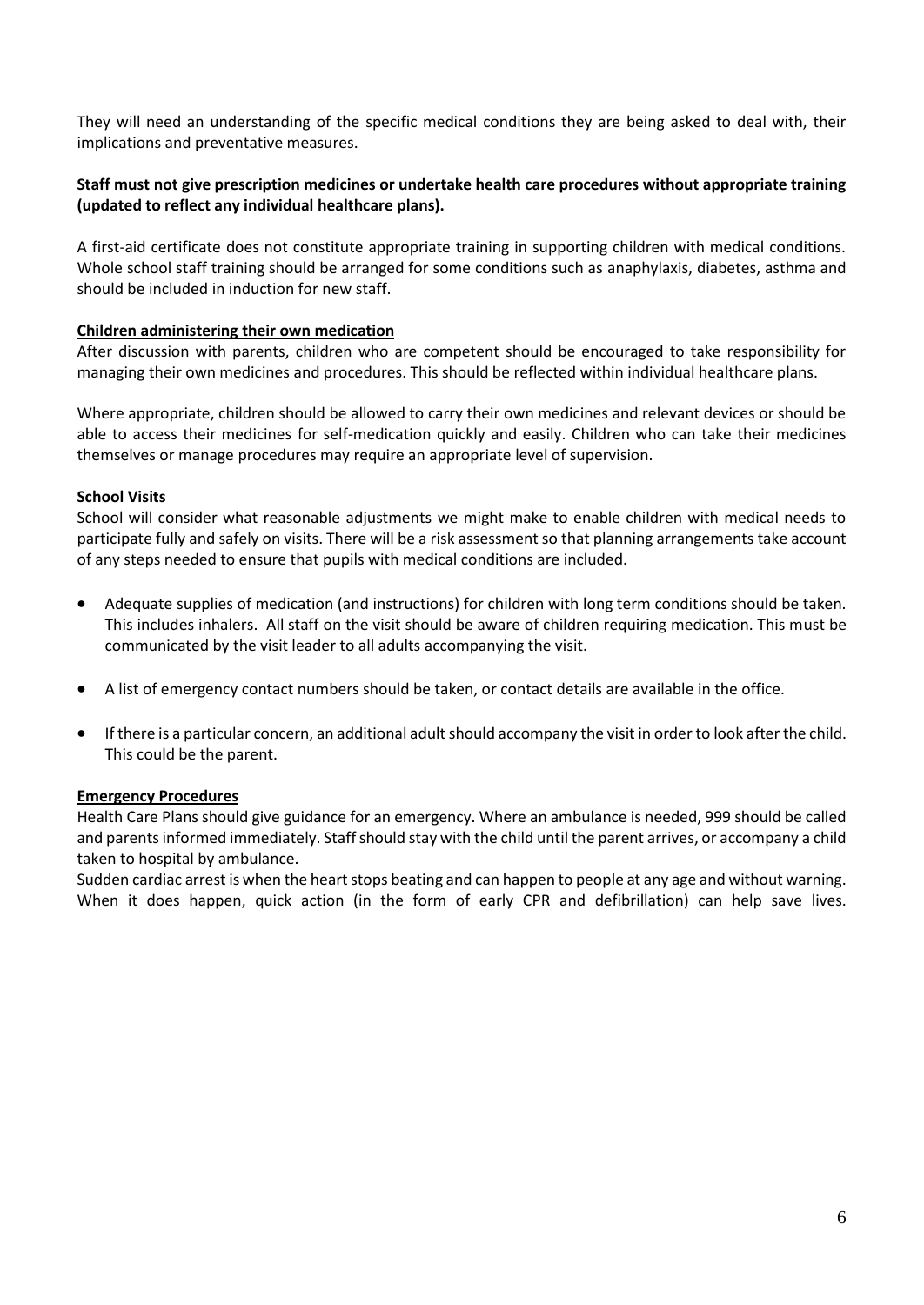A **defibrillator** is a machine used to give an electric shock to restart a patient's heart when they are in cardiac arrest. Modern defibrillators are easy to use, inexpensive and safe.

Once a defibrillator has been purchased we will notify the local NHS ambulance service of its location. Trained school staff will be able to use this in an **emergency.**

## **Unacceptable Practice**

Although school staff should use their discretion and judge each case on its merits with reference to the child's individual healthcare plan, it is not generally acceptable practice to:

- Prevent children from easily accessing their inhalers and medication and administering their medication when and where necessary;
- Assume that every child with the same condition requires the same treatment;
- Ignore the views of the child or their parents; or ignore medical evidence or opinion, (although this may be challenged by a member of the Senior Leadership Team);
- Send children with medical conditions home frequently or prevent them from staying for normal school activities, including lunch, unless this is specified in their individual healthcare plans;
- If the child becomes ill, send them to the school office or medical room unaccompanied or with someone unsuitable;
- Penalise children for their attendance record if their absences are related to their medical condition, eg. Hospital appointments;
- Prevent pupils from drinking, eating or taking toilet or other breaks whenever they need to in order to manage their medical condition effectively;
- Require parents, or otherwise make them feel obliged, to attend school to administer medication or provide medical support to their child, including with toileting issues. No parent should have to give up working because the school is failing to support their child's medical needs; or
- Prevent children from participating, or create unnecessary barriers to children participating in any aspect of school life, including school visits.

#### **Staff with medical needs**

- Employees are not obliged to disclose medical conditions or disabilities to their employer, however, it may be in the employee's best interest to disclose a medical condition where support may be required, for example if the employee has seizures.
- If the condition is unlikely to have any impact on other staff or children, the employee may decide against declaring it.
- Common sense would suggest that any condition that may put others in danger, such as HIV, should be declared, but that the Equality Act 2010 does not explicitly dictate this.
- Once a condition has been voluntarily disclosed, the Equality Act and Disability Act comes into effect and schools must make reasonable adjustments accordingly.
- Staff with medical needs should ensure the school is aware of their needs and what to do in an emergency and that any necessary medication is kept in school as needed.
- Medication (Prescribed and over the counter) for personal use by members of staff must be kept in a locked cupboard. e.g; handbags, etc., containing such items must be locked away and not be left in the classroom or any place where pupils could gain access to them.

#### **Insurance**

The Governing Body must ensure adequate insurances taken to cover all staff supporting pupils with medical conditions.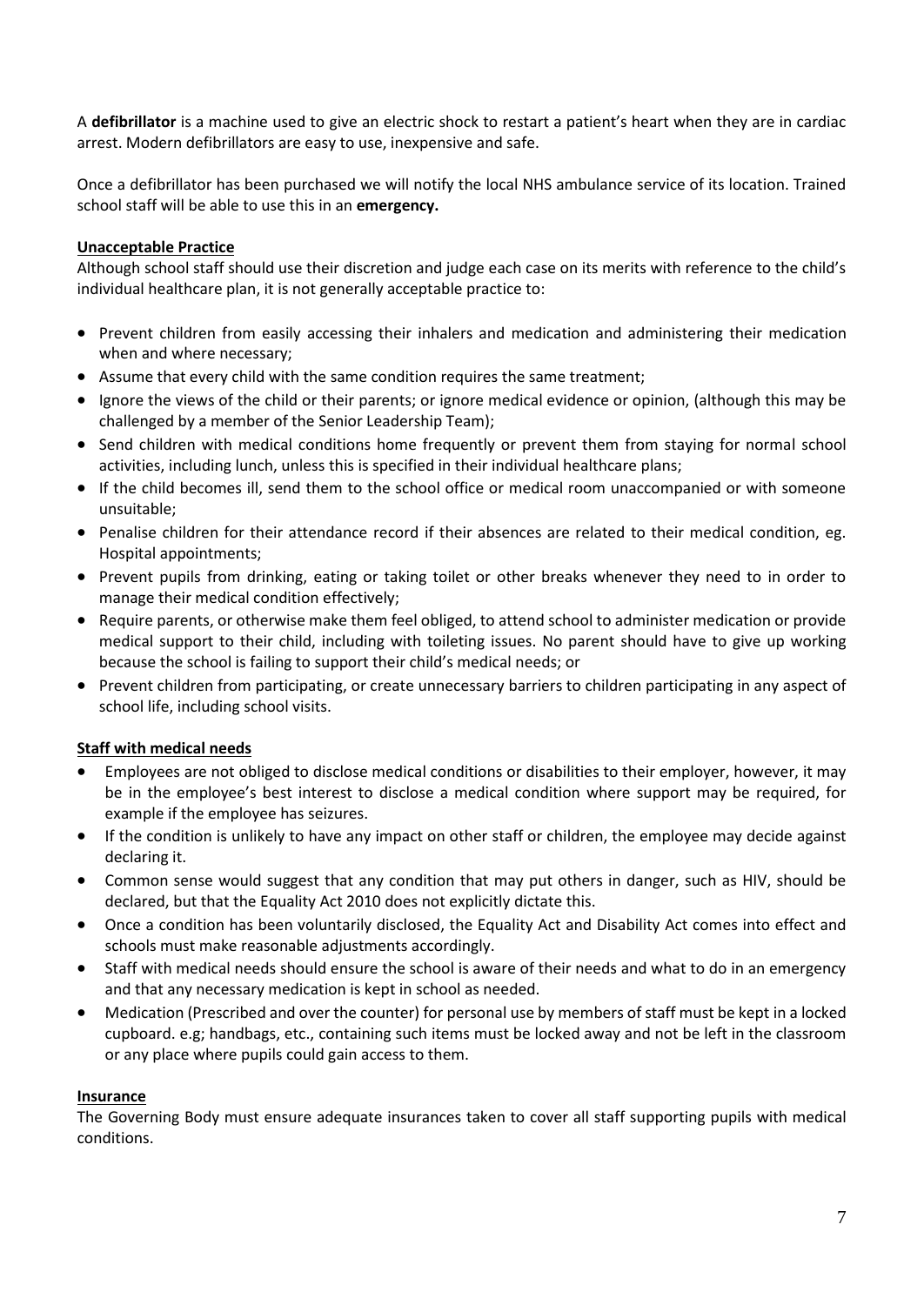## **Complaints**

Should parents or pupils be dissatisfied with the support provided they should discuss their concerns directly with the school. If for whatever reason this does not resolve the issue, they may make a formal complaint via the school's complaints procedure.

#### **Appendix 1 - Model process for developing individual healthcare plans**

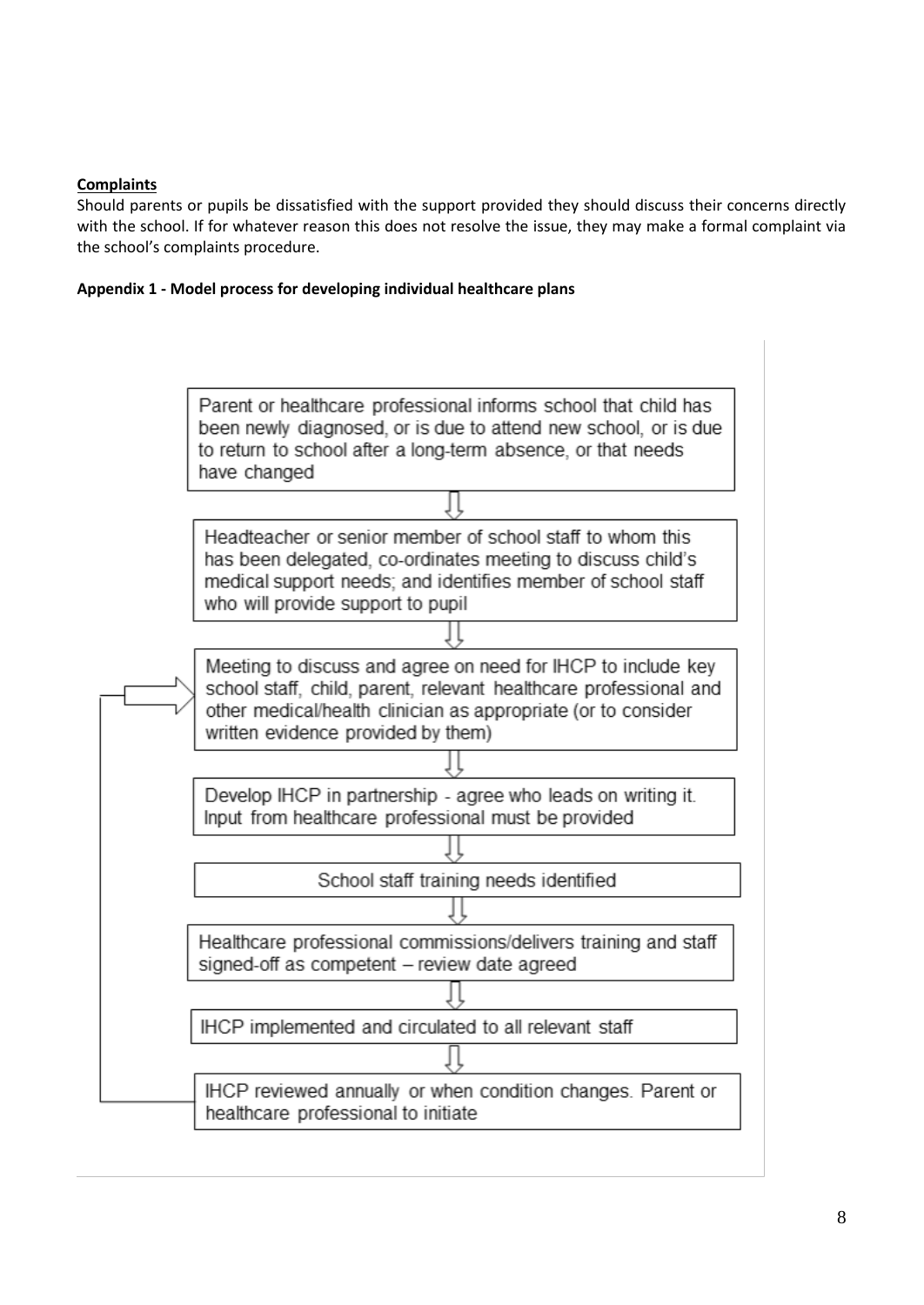## **Appendix 2 - Individual Healthcare Plans**

When deciding what information should be recorded on individual healthcare plans, the governing body should consider the following:

• The medical condition, its triggers, signs, symptoms and treatments;

• the pupil's resulting needs, including medication (dose, side-effects and storage) and other treatments, time, facilities, equipment, testing, access to food and drink when this is used to manage their condition, dietary requirements and environmental issues eg crowded corridors, outdoor learning;

• specific support for the pupil's educational, social and emotional needs – for example, how absences will be managed, requirements for extra time to complete exams, use of rest periods or additional support in catching up with lessons, counselling sessions;

• The level of support needed, (some children will be able to take responsibility for their own health needs), including in emergencies. If a child is self-managing their medication, this should be clearly stated with appropriate arrangements for monitoring;

• who will provide this support, their training needs, expectations of their role and confirmation of proficiency to provide support for the child's medical condition from a healthcare professional; and cover arrangements for when they are unavailable;

•who in the school needs to be aware of the child's condition and the support required;

• Arrangements for written permission from parents and the headteacher for medication to be administered by a member of staff, or self-administered by the pupil during school hours;

• separate arrangements or procedures required for school trips or other school activities outside of the normal school timetable that will ensure the child can participate, eg risk assessments;

• Where confidentiality issues are raised by the parent/child, the designated individuals to be entrusted with information about the child's condition; and

• What to do in an emergency, including whom to contact, and contingency arrangements. Some children may have an emergency healthcare plan prepared by their lead clinician that could be used to inform development of their individual healthcare plan.

This policy should be read alongside 'Supporting Pupils at school with Medical Conditions' (DFE April 2014) and school policies for Asthma, First Aid.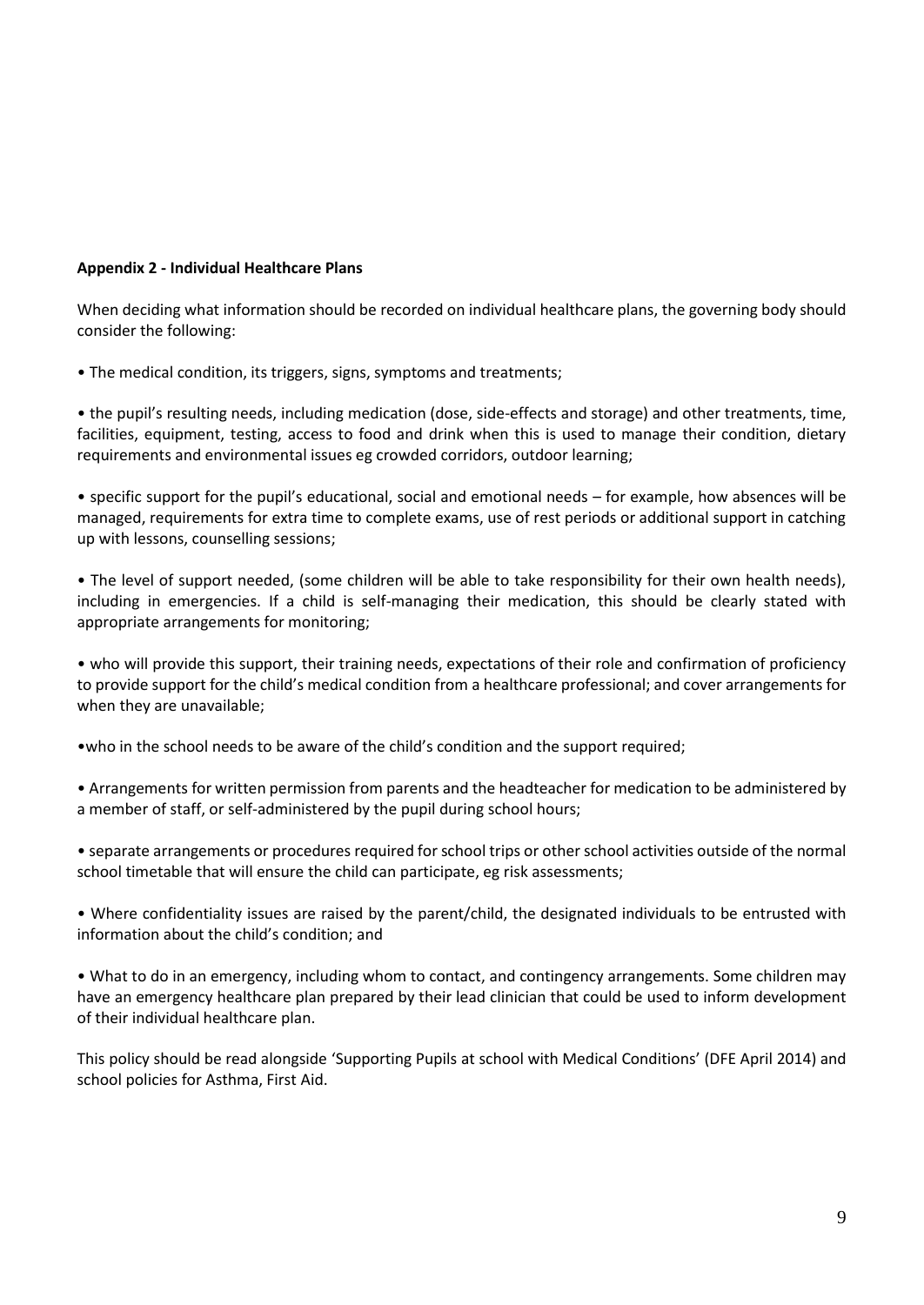## **The Education Act 1996**

Section 312 of the Education Act covers children with special educational needs, the provisions that need to be made and the requirements local health services need to make to help a local authority carry out its duties.

### The Care Standards Act 2000

This act covers residential special schools and responsibilities for schools in handling medicines.

## Health and Safety at Work Act 1974

This act places duties on employers for the health and safety of their employees and anyone else on their premises. This covers the head teacher and teachers, non-teaching staff, pupils and visitors.

## Management of Health and Safety at Work Regulations 1999

These regulations require employers to carry out risk assessments, manage the risks identified and to communicate these risks and measures taken to employees.

## Medicines Act 1968

This act specifies the way that medicines are prescribed, supplied and administered.

## **Additional guidance**

Other guidance resources that link to a medical conditions policy include:

- Healthy Schools Programme a medical conditions policy can provide evidence to help schools achieve their healthy school accreditation
- Every Child Matters: Change for Children (2004). The 2006 Education Act ensures that all schools adhere to the five aims of the Every Child Matters agenda
- National Service Framework for Children and Young People and Maternity Services (2004) provides standards for healthcare professionals working with children and young people including school health teams
- Health and Safety of Pupils on Educational Visits: A Good Practice Guide (2001) provides guidance to schools when planning educational and residential visits
- Misuse of Drugs Act 1971 legislation on the storage and administration of controlled medication and drugs
- Home to School Travel for Pupils Requiring Special Arrangements (2004) provides guidance on the safety for pupils when traveling on local authority provided transport
- Including Me: Managing Complex Health Needs in School and Early Years Settings (2005).